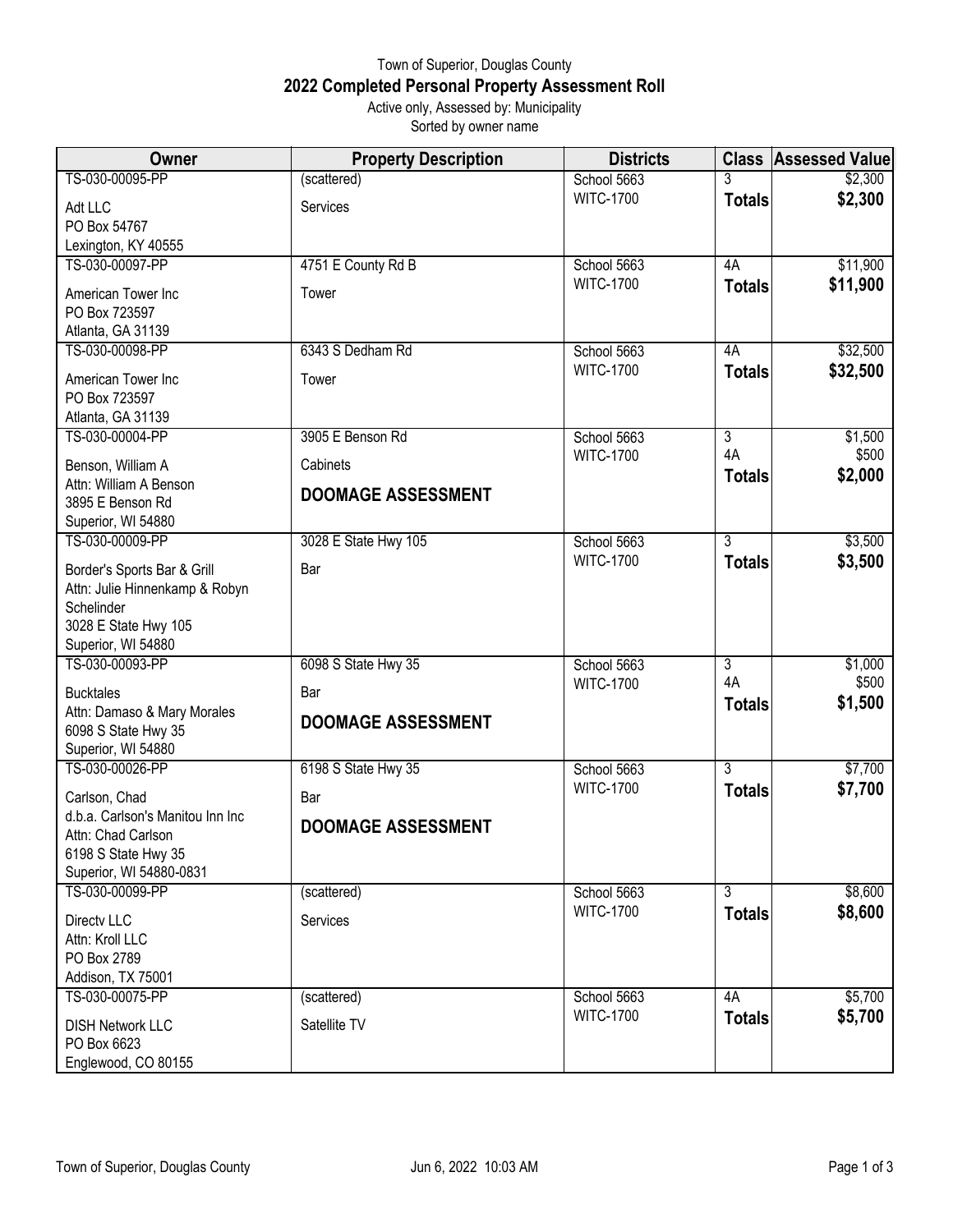| Owner                                     | <b>Property Description</b> | <b>Districts</b>                | <b>Class</b>   | <b>Assessed Value</b> |
|-------------------------------------------|-----------------------------|---------------------------------|----------------|-----------------------|
| TS-030-00080-PP                           | 6383 S Cty Rd A             | School 5663                     | 3              | \$4,400               |
| Four Corners Store                        | C-Store                     | <b>WITC-1700</b>                | 4A             | \$5,300               |
| Attn: Raquel Stockey                      |                             |                                 | <b>Totals</b>  | \$9,700               |
| 6383 S County Rd A                        |                             |                                 |                |                       |
| Superior, WI 54880                        |                             |                                 |                |                       |
| TS-030-00102-PP                           | 4751 E County Rd B          | School 5663                     | $\overline{3}$ | \$17,200              |
| L3Harris Technologies Inc - ADSB          | Services                    | <b>WITC-1700</b>                | <b>Totals</b>  | \$17,200              |
| Attn: Ryan PTS Dept 906                   |                             |                                 |                |                       |
| PO Box 460169                             |                             |                                 |                |                       |
| Houston, TX 77056<br>TS-030-00104-PP      | 3005 E County Rd B          |                                 | $\overline{3}$ | \$700                 |
|                                           |                             | School 5663<br><b>WITC-1700</b> | <b>Totals</b>  | \$700                 |
| Lytx Inc                                  | Services                    |                                 |                |                       |
| PO Box 80615                              |                             |                                 |                |                       |
| Indianapolis, IN 46280<br>TS-030-00048-PP | Pokegama Junction           | School 5663                     | $\overline{3}$ | \$0                   |
|                                           |                             | <b>WITC-1700</b>                | <b>Totals</b>  | \$0                   |
| <b>Midwest Communications</b>             | Radio Broadcasting          |                                 |                |                       |
| 904 Grand Ave<br>Wausau, WI 54403         |                             |                                 |                |                       |
| TS-030-00040-PP                           | 4111 E CTY Rd B             | School 5663                     | $\overline{3}$ | \$4,800               |
| Pettingill, John                          | <b>Golf Course</b>          | <b>WITC-1700</b>                | 4A             | \$1,000               |
| d.b.a. Pattison Park Golf Course          |                             |                                 | <b>Totals</b>  | \$5,800               |
| 2425 S Missouri Ave                       | <b>DOOMAGE ASSESSMENT</b>   |                                 |                |                       |
| Superior, WI 54880                        |                             |                                 |                |                       |
| TS-030-00027-PP                           | 4144 S Hwy 35               | School 5663                     | $\overline{3}$ | \$500                 |
| Pickled Pete's Saloon                     | Bar                         | <b>WITC-1700</b>                | <b>Totals</b>  | \$500                 |
| Attn: Raymond Ross                        | <b>DOOMAGE ASSESSMENT</b>   |                                 |                |                       |
| 4202 E 1st St                             |                             |                                 |                |                       |
| Supeior, WI 54880                         |                             |                                 |                |                       |
| TS-030-00014-PP                           | 6329 S County Rd A          | School 5663<br><b>WITC-1700</b> | 4A             | \$13,000<br>\$13,000  |
| Pinnacle Towers Asset Holding LLC         | <b>Communication Tower</b>  |                                 | <b>Totals</b>  |                       |
| Attn: Pmb 353                             |                             |                                 |                |                       |
| 4017 Washington Rd<br>McMurray, PA 15317  |                             |                                 |                |                       |
| TS-030-00100-PP                           | 4960 S Finn Rd              | School 5663                     | $\overline{3}$ | \$200                 |
|                                           |                             | <b>WITC-1700</b>                | <b>Totals</b>  | \$200                 |
| Pitney Bowes Inc<br>Attn: Tax Dept        | Services                    |                                 |                |                       |
| 5310 Cypress Center Dr                    |                             |                                 |                |                       |
| Tampa, FL 33609                           |                             |                                 |                |                       |
| TS-030-00002-PP                           | (scattered)                 | School 5663                     | 4A             | \$31,400              |
| Republic Services Environmental           | Services                    | <b>WITC-1700</b>                | <b>Totals</b>  | \$31,400              |
| Solutions III LLC                         |                             |                                 |                |                       |
| PO Box 29246                              |                             |                                 |                |                       |
| Phoenix, AZ 85038                         |                             |                                 |                |                       |
| TS-030-00101-PP                           | 3218 S Mitchell Rd          | School 5663                     | 4A             | \$105,800             |
| <b>SBA Towers II LLC</b>                  | Tower                       | <b>WITC-1700</b>                | <b>Totals</b>  | \$105,800             |
| Attn: Tax Dept                            |                             |                                 |                |                       |
| 8051 Congress Ave                         |                             |                                 |                |                       |
| Boca Raton, FL 33487                      |                             |                                 |                |                       |